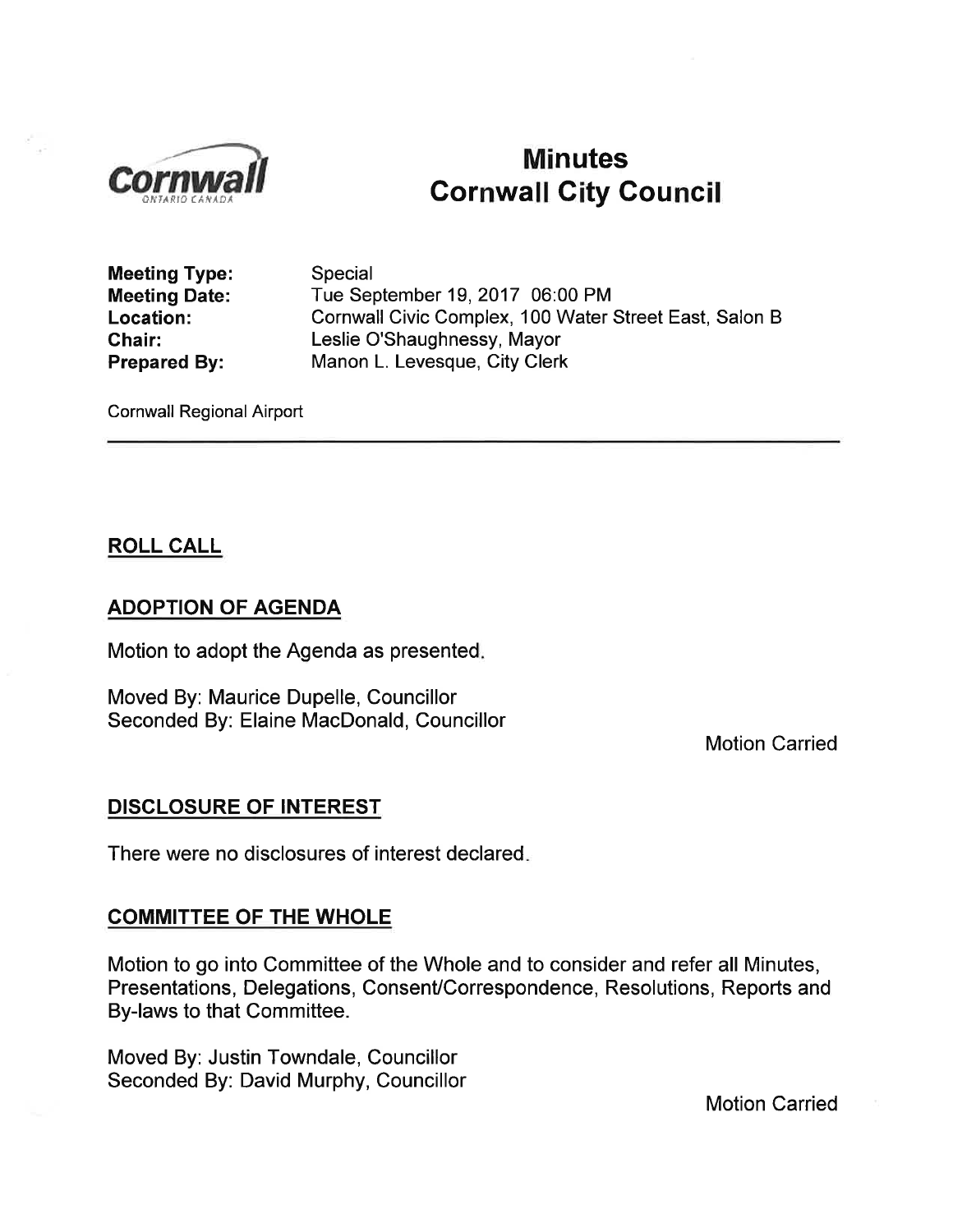## PRESENTATION / GOMMUNICATIONS / REPORTS

Louise XXXXX from Raymond Chabot Grant Thornton delivered the Development Opportunity Assessment Presentation with respect to the Cornwall Regional Airport.

| Cornwall Regional Airport_ September 19.pptx |  |
|----------------------------------------------|--|

- 62

Gornwall Regional Airport - Business Plan Presentation Click for detail  $\triangleright$   $\triangleright$ 

Motion to receive the Presentation and Report 2017-10-CAO.

Moved By: Bernadette Clement, Councillor Seconded By: Denis Carr, Councillor

Motion Carried

## Mayor Leslie O'Shaughnessy called upon Acting Mayor Elaine MacDonald to chair the Meeting so that he could speak to the matter.

Motion to direct Administration to prepare a path to developing a short term action plan and for the CAO's of both Municipalities to report back to Council after having taken sufficient time to consider the matter based on the recommendations contained in this report.

Moved By: Leslie O'Shaunessy, Mayor Seconded By: Maurice Dupelle, Councillor

Motion Carried

## Mayor Leslie O'Shaughnessy then returned to chair the Meeting.

## IN-CAMERA SESSION

Motion to move into a Closed Meeting at 8:10 p.m.to address matters pertaining to Section 239 (2) and (3.1) of the Municipal Act, 2001.

A meeting or part of a meeting may be closed to the public if the subject matter being considered is: